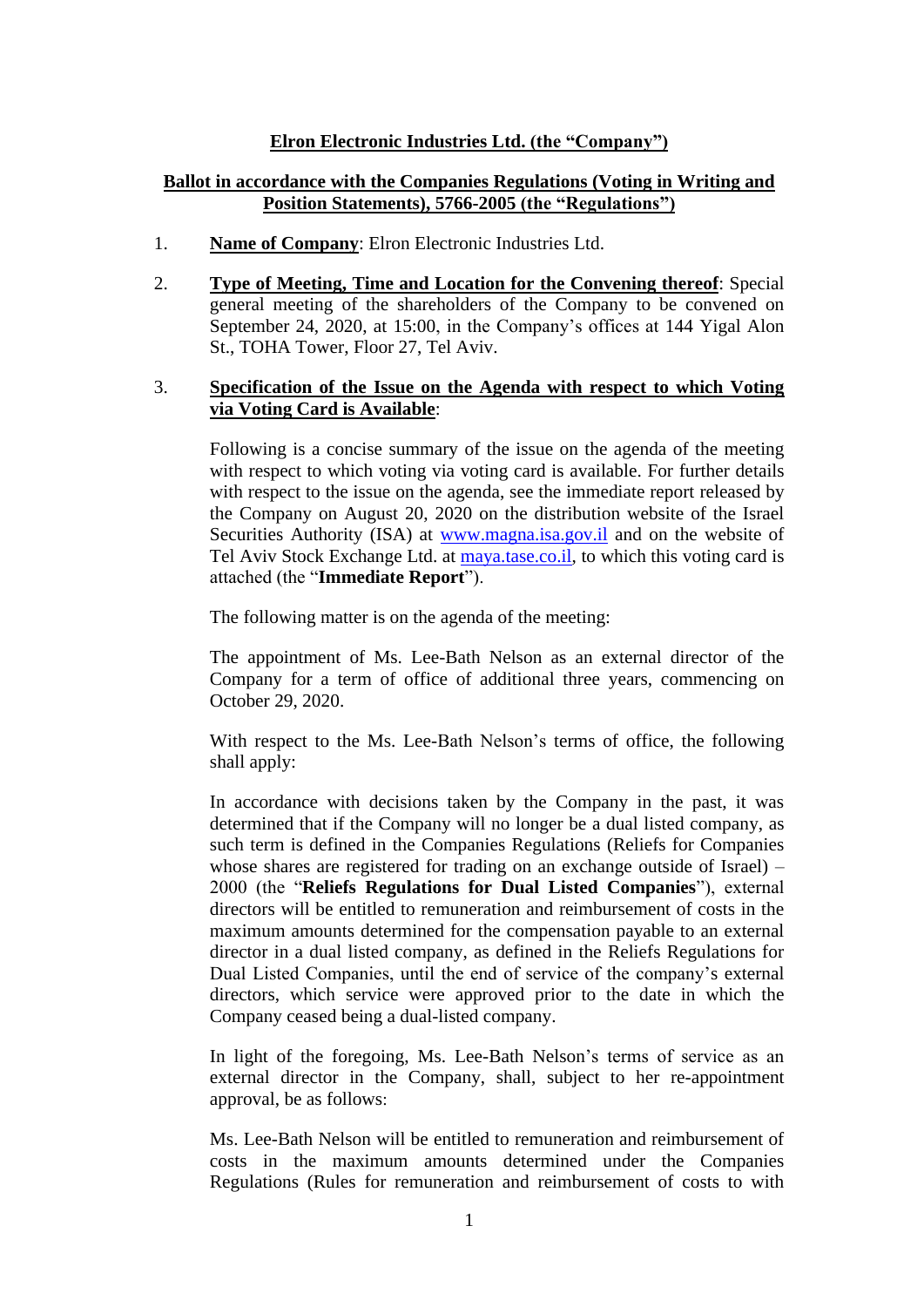respect to the remuneration payable to an expert external director in a company with an equity capital in the Company's level (as of the date of this report, company in level C which is not a dual listed company).

Ms. Lee-Bath Nelson's candidacy to serve an additional term as an external director is proposed by the Company's board of directors. Ms. Lee-Bath Nelson has accounting and financial expertise and professional qualifications, as such terms are defined under the Companies Regulations (Conditions and Criteria for a Director with Accounting and Financial Expertise and a Director with Professional Qualifications), 5766-2005.

Ms. Lee-Bath Nelson signed a declaration in accordance with Sections 224 (b) and 241 of the Companies Law, a copy of which is attached to this Report **as Annex A**.

The details regarding the candidate for additional term of office as an external director in the Company, as required under Regulation 26 to Securities Regulations (Periodic and Immediate Reports), 5730-1970 (the **"Immediate Reports Regulations**"), are, to the Company's best knowledge, as follows:

| Name:                                                                       | Lee-Bath Nelson                                                                                                       |
|-----------------------------------------------------------------------------|-----------------------------------------------------------------------------------------------------------------------|
| <b>Identification No.:</b>                                                  | 223665-3                                                                                                              |
| Date of Birth:                                                              | March 8, 1966                                                                                                         |
| <b>Address for Service:</b>                                                 | 8 HaGadna Street, Raanana Israel                                                                                      |
| <b>Citizenship:</b>                                                         | Israel and USA                                                                                                        |
| <b>Member of Board</b><br><b>Committees:</b>                                | Member of the audit committee, financial statements<br>committee, compensation committee and investment<br>committee. |
| Is the candidate an External<br><b>Director or Independent</b><br>Director? | Yes                                                                                                                   |
| Does he have Financial and<br><b>Accounting Expertise?</b>                  | Yes                                                                                                                   |
| Is the candidate an employee                                                | N <sub>o</sub>                                                                                                        |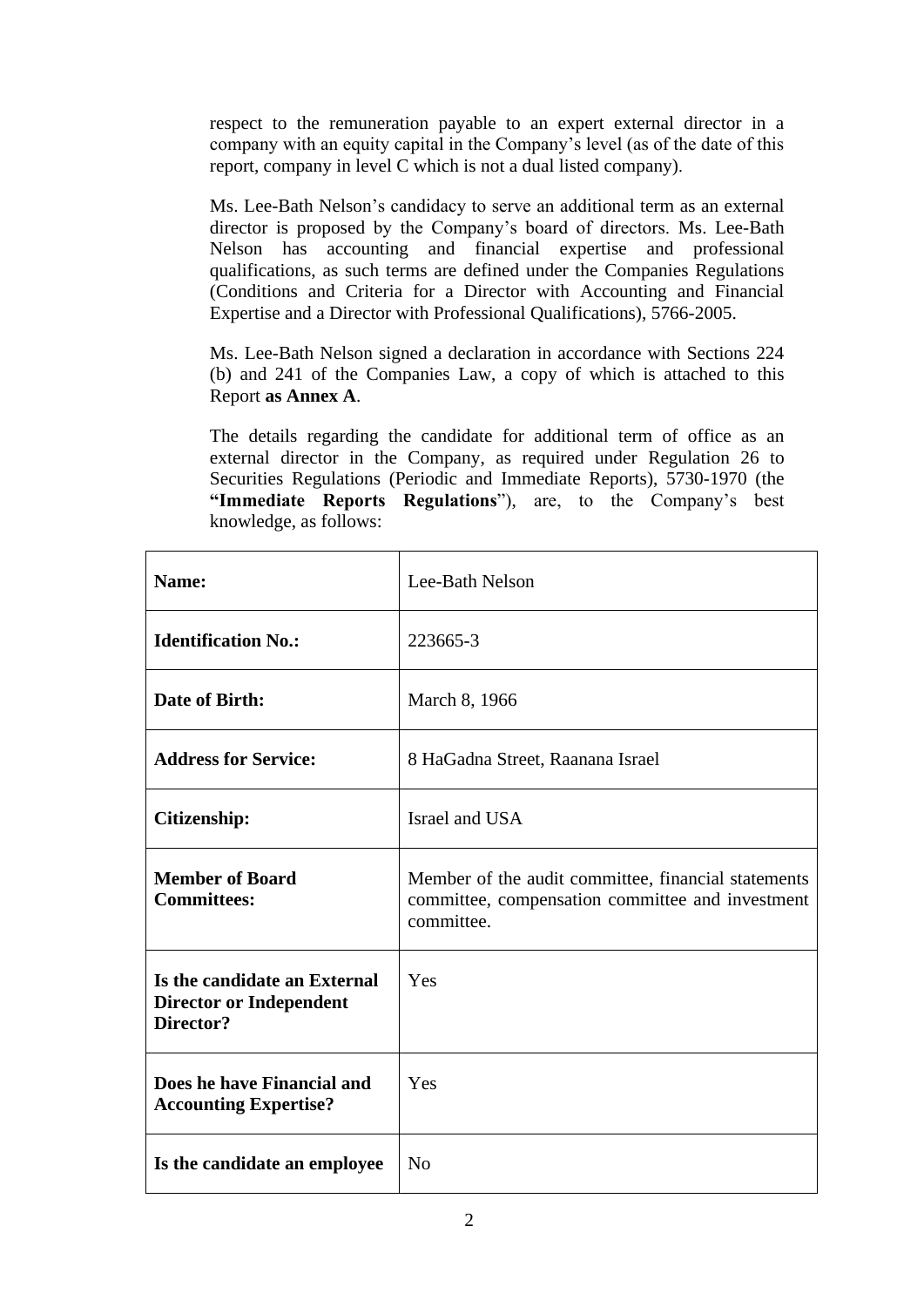| of the Company or any of its<br>subsidiaries or affiliates or<br>any entity with a Personal<br><b>Interest in the Company?</b>                                                                                                                      |                                                                                                                                                                                                                                                                                                                                                                                                |
|-----------------------------------------------------------------------------------------------------------------------------------------------------------------------------------------------------------------------------------------------------|------------------------------------------------------------------------------------------------------------------------------------------------------------------------------------------------------------------------------------------------------------------------------------------------------------------------------------------------------------------------------------------------|
| <b>Commencement of Term:</b>                                                                                                                                                                                                                        | October 29, 2014                                                                                                                                                                                                                                                                                                                                                                               |
| <b>Education:</b>                                                                                                                                                                                                                                   | B.A. in Computer Science, Technion-Israel Institute<br>of Technology, Haifa, Israel; MSc. in Computer<br>Science, Technion-Israel Institute of Technology,<br>Haifa, Israel; Ph.D. in Finance, Graduate School of<br>Business, Stanford University, CA.                                                                                                                                        |
| Activities for the past 5<br>years:                                                                                                                                                                                                                 | Previously served as General Partner of Plenus<br>Venture Lending and also as Corporate Director<br>Business Development, Orbotech Ltd. Founder and<br>VP, Marketing and Business Development of LEO<br>Lane; Member of the management Board of of "Ore<br>to Excellence", a non-profit organization promoting<br>excellence and volunteerism among teens<br>and<br>children in the periphery. |
| Serves on the boards of other<br>companies:                                                                                                                                                                                                         | LEO Lane; Tumor Ltd.                                                                                                                                                                                                                                                                                                                                                                           |
| <b>Family member of an entity</b><br>with a Personal Interest in<br>the Company:                                                                                                                                                                    | N <sub>o</sub>                                                                                                                                                                                                                                                                                                                                                                                 |
| The Company considers her<br>having accounting and<br>financial expertise for the<br>purpose of complying with<br>the minimum number<br>determined by the board of<br>directors according to<br>Section $92(A)(12)$ of the<br><b>Companies Law:</b> | Yes                                                                                                                                                                                                                                                                                                                                                                                            |

It shall be noted that in currently, Mr. Yehuda Freidenberg and Mr. Ehud Rassabi serve, in addition, as external directors of the Company.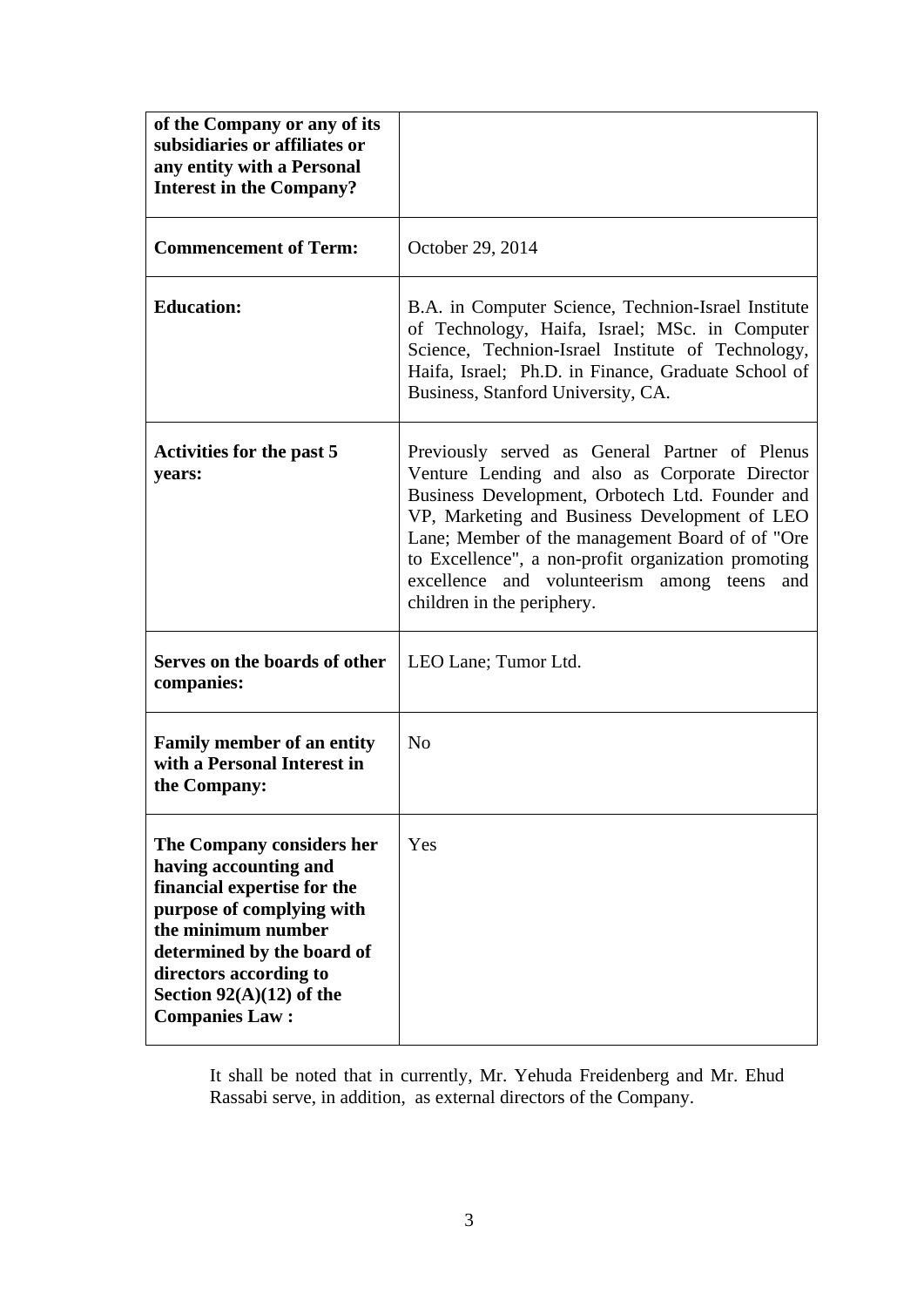## 4. **Location and Time at which the Full Language of the Proposed Resolution shall be Available for Inspection**:

A copy of the Immediate Report, the statements of the candidates for office as directors, the statements of the candidates for office as outside directors, and the language of the proposed resolution on the agenda of the meeting, are available for inspection at the Company's offices, after prior coordination with the Company's secretariat by telephone: +972-3-6075555, Sundays through Thursdays (with the exception of holiday eves and holidays) between the hours 09:00 and 16:00, until the date of convening of the meeting, and also on the ISA's distribution website at: https:/[/www.magna.isa.gov.il](http://www.magna.isa.gov.il/) and the website of Tel Aviv Stock Exchange Ltd. at [http://maya.tase.co.il.](http://maya.tase.co.il/) In addition, the language of the English translation of this Immediate Report will also be available on the Company's website at: [http://www.elron.com](http://www.elron.com/)

# 5. **Required Majority for Adoption of the Resolution on the Agenda**:

- 5.1. The majority required for adoption of the proposed resolution specified in Section 1 is a majority of the shareholders who may vote and are participating in the vote, in person or by proxy (including via voting card), provided that one of the following is fulfilled:
	- (1) The count of the majority votes at the general meeting shall include a majority of all of the votes of shareholders who are neither controlling shareholders of the Company nor have a personal interest in the approval of the appointment, other than personal interest that does not result from relations with the controlling shareholder, who participate in the vote. The count of the total of votes of such shareholders shall exclude the abstaining votes;
	- (2) The total of dissenting votes from among the shareholders specified in Subsection (1) above shall not exceed a rate of two percent (2%) of all of the voting rights in the Company.

## 6. **Note on a Shareholder being a Controlling Shareholder of the Company or having a Personal Interest**

6.1. Pursuant to Section 276 of the Companies Law, a shareholder voting on the resolution proposed in Section 1, whether personally or by proxy, shall notify the Company before voting at the meeting, or if voting via ballot – by indicating on the designated space in Part B of the ballot, whether or not he is considered a controlling shareholder and/or has a personal interest in the approval of the proposal that is on the meeting's agenda, and the description of the relevant affiliation. The vote of a shareholder who fails to indicate the existence or absence of a personal interest and/or if he is a controlling shareholder (or who indicates that he has a personal interest but fails to specify its nature) shall not be counted.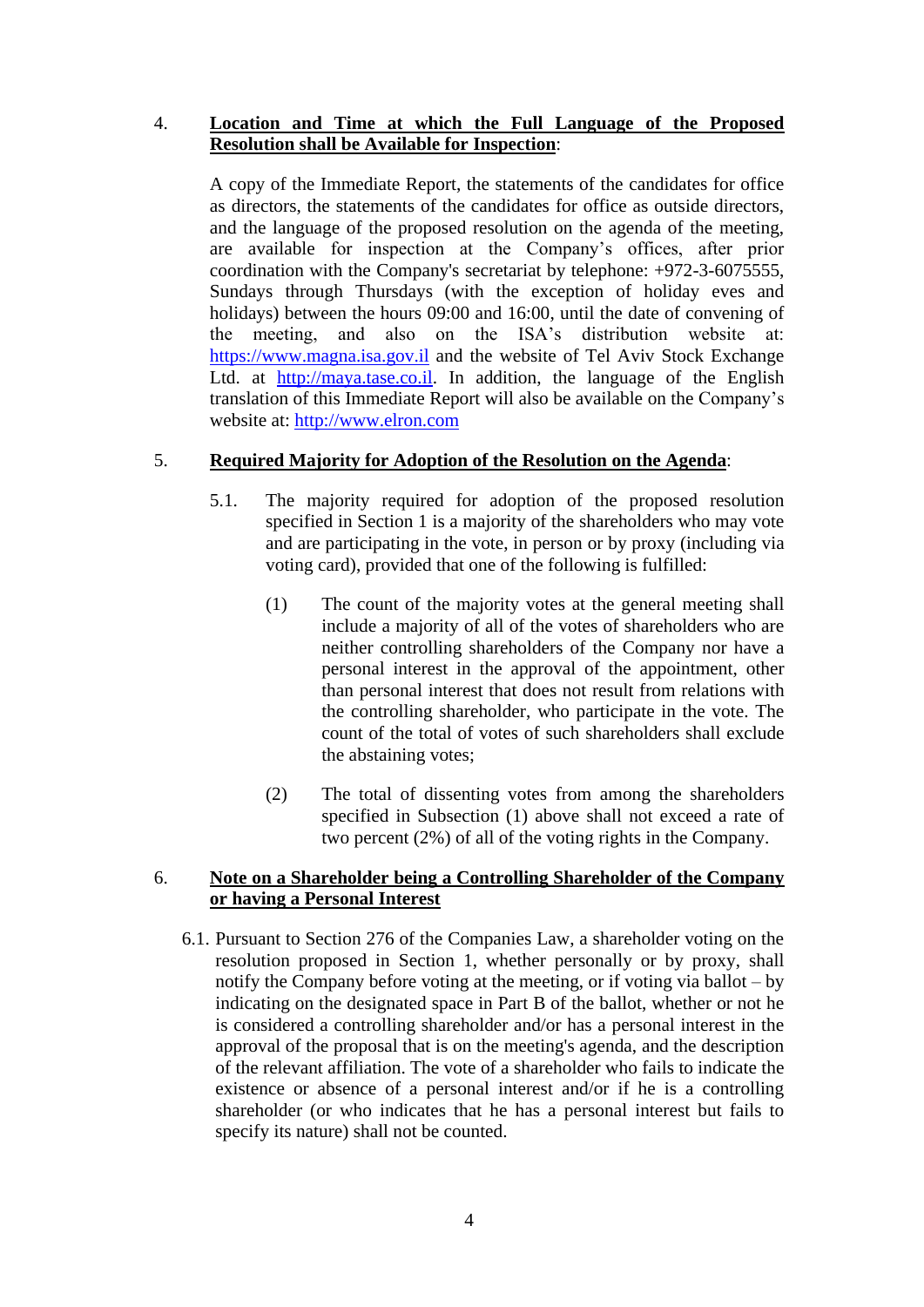6.2. In addition, in accordance with the Voting Regulations and in accordance with the ISA guideline dated November 30, 2011 regarding the manner of voting in meetings by interested parties, senior officers and institutional entities (the "**Guideline**"), an interested party, a senior officer and an institutional investor (the "**Voters**"), as defined under the regulations and the Guideline, voting on the resolution proposed in Item 1 on the agenda, will provide the Company, in the framework of their vote, with the details required under regulation 36(d)d of the Immediate Report Regulations and under section 2(b) of the Guideline, and if voting by proxy, the voter or proxy will provide such details on the proxy as well. Furthermore, details will be given on any affiliation between the voter or the proxy (who does not have a personal interest) and the Company or a controlling shareholder, including employer-employee relations, business relations, etc., and details regarding the nature thereof.

## 7. **Legal Quorum and Adjourned Meeting**

Legal quorum shall be formed upon the presence, in person or by proxy, of at least two shareholders holding, in total, more than 33.3% of the issued shares conferring voting rights in the Company, within 30 minutes of the time scheduled for the opening of the Meeting. If legal quorum is not present at the general meeting 30 minutes after the time scheduled for commencement of the meeting, the general meeting shall be adjourned to the same day the following week, at the same time and location. If no legal quorum is present at the adjourned meeting 30 minutes after the time scheduled for the meeting, then one shareholder holding at least 25% of the issued share capital of the Company, who is present in person or by proxy, shall constitute legal quorum.

#### 8. **Record Date**

The record date for the purpose of a shareholder's entitlement to participate in and vote at the meeting, in accordance with Section 182 of the Companies Law, is the end of the trading day on Tel Aviv Stock Exchange Ltd. (TASE) occurring on August 27, 2020 (the "**Record Date**"). In the event that no trade is carried out on the Record Date, the Record Date shall be the last trading day preceding such date.

# 9. **Method of Voting and Validity of Voting Card:**

9.1 Pursuant to the Companies Regulations (Proof of Share Ownership for the Purpose of Voting at the General Meeting), 5760-2000 ("**Confirmation of Ownership Regulations**"), a shareholder in whose favor a share is registered with a TASE member, who wishes to vote at the Meeting, will provide the Company with confirmation regarding his ownership of the share on the Record Date, which must be received from the TASE member with which his right to the share is registered, as required by the Confirmation of Ownership Regulations ("**Confirmation of Ownership**").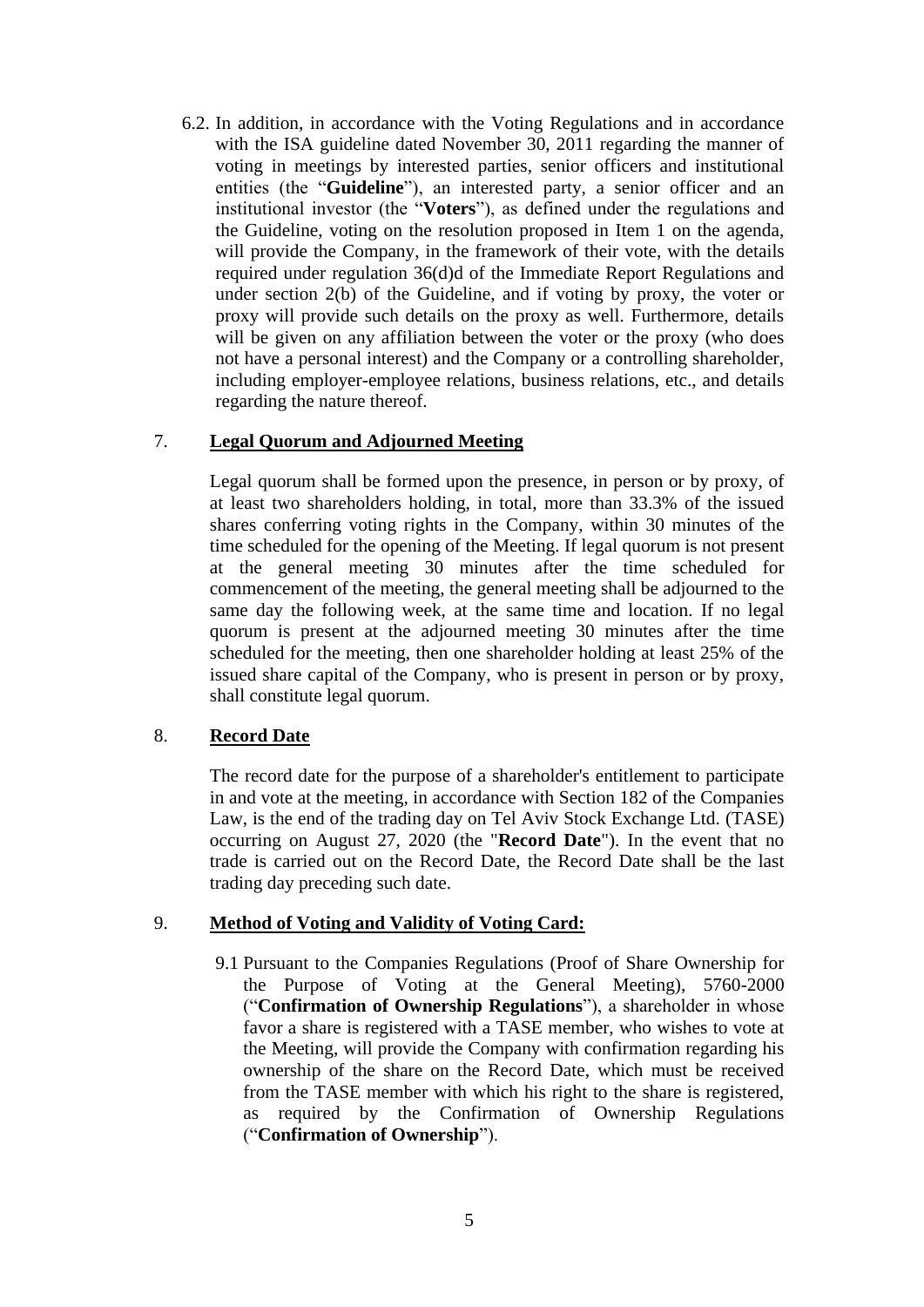- 9.2 A shareholder whose shares are registered with a TASE member (an "**Unregistered Shareholder**") is entitled to receive confirmation of ownership from the TASE member by which he holds his shares, at a branch of the TASE member or by postal delivery to his address in consideration for postage only, if he shall have so requested, provided that a request in this regard shall be made in advance for a specific securities account. It should be noted that in accordance with the Confirmation of Ownership Regulations, an electronic message approved under Section 44K5 of the Securities Law, concerning the data of users of the electronic voting system – is deemed a confirmation of ownership for every shareholder included therein
- 9.3 The (non-electronic) voting card of an Unregistered Shareholder will be delivered to the Company together with the ownership confirmation, such that the voting card will reach the Company's registered office **no later than four hours before the time at which the meeting is convened** (i.e. – no later than Thursday September 24, 2020 at 11:00).
- 9.4 A shareholder who is registered in the shareholders register will deliver the voting card to the Company together with a photocopy of an identity card or a photocopy of his passport or a photocopy of an incorporation certificate, such that the voting card will reach the Company's registered office **no later than six hours before the time at which the general meeting is convened** (i.e. – by Thursday September 24, 2020 at 09:00).

#### 10. **Internet**:

- 10.1. An Unregistered Shareholder may vote on a resolution, which is on the agenda as specified above, by means of a voting card to be transmitted via the electronic voting system (the "**E-Voting Card**").
- 10.2. The E-Voting Card will be available for voting at the end of the Record Date. Voting by means of the electronic voting system will end **6 hours before the time of the meeting** (i**.e., on September 24, 2020 at 09:00am)** at which time the electronic voting system will be locked.

#### 11. **Address for Delivery of Voting Cards and Position Statements**:

The Company's offices at 144 Yigal Alon St., TOHA Tower, Floor 27, Tel Aviv.

#### 12. **Dates for Delivery of Position Statements and the Board of Directors Response to Position Statements**:

- 12.1. The last date for the delivery of position statements to the Company is up to ten days before the date of the meeting.
- 12.2. The last date for the delivery of the board of directors' response to position statements, if and insofar as shareholders' position statements are submitted and the board of directors chooses to submit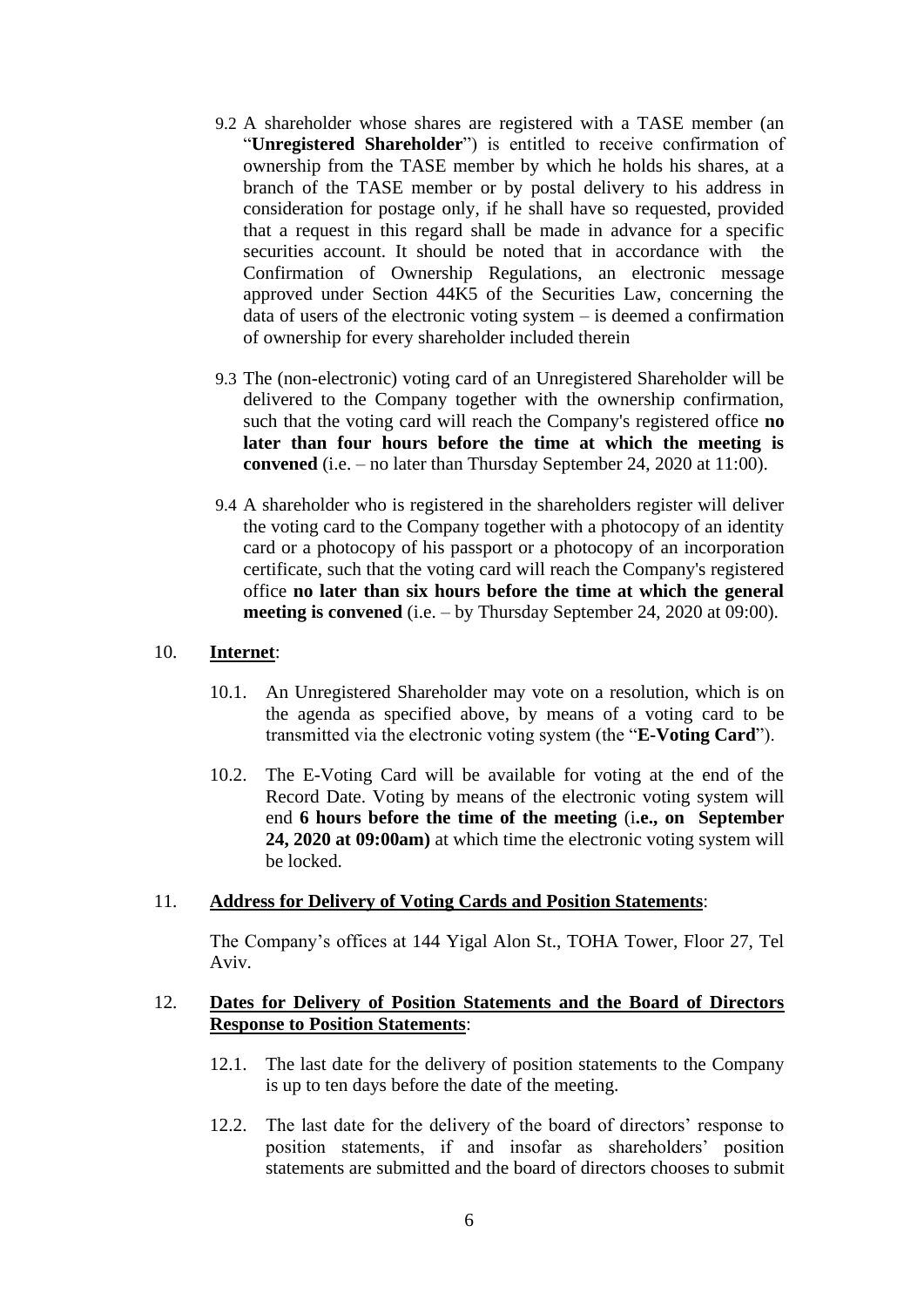its response to such position statements, shall be no later than five days before the date of the meeting.

## 13. **Address of the Distribution Website and the TASE Website on which the Voting Cards and Position Statements are Available**:

The addresses of the websites of the ISA and TASE, on which the language of the voting cards and positions statements are available, are as follows: the ISA's distribution website: [http://www.magna.isa.gov.il](http://www.magna.isa.gov.il/) and the website of TASE: [http://maya.tase.co.il.](http://maya.tase.co.il/)

# 14. **Receipt of Voting Cards and Position Statements**:

An Unregistered Shareholder is entitled to receive from the TASE Member by which he holds his shares, via email (to the address held by the TASE Member), free of charge, a link to the language of the voting card and position statements on the distribution website, unless he shall have notified the TASE Member that he does not wish to receive such link or that he wishes to receive voting cards by postal delivery for a charge. His notice in respect of voting cards shall also be applicable to the receipt of position statements.

# 15. **Inspection of Voting Cards**:

One or more shareholders holding on the Record Date shares at a rate that represents five percent (5%) or more of the total of all voting rights at the Company, and also the holder of such rate out of the total of all voting rights not held by a controlling shareholder of the Company, as defined in Section 268 of the Companies Law (the "**Controlling Shareholder**"), is entitled, in person or by a proxy on his behalf, after the convening of the general meeting, to inspect at the Company's office (the address of which is specified in Section 4 above), during normal business hours, the voting cards as specified in Regulation 10(a) of the Regulations .

- 15.1. The number of shares representing 5% of the total of all voting rights at the Company is 2,153,273 ordinary shares of the Company.
- 15.2. The number of shares representing 5% of the total of all voting rights at the Company not held by the Controlling Shareholder, including through institutional bodies controlled thereby, is 837,877 ordinary shares of the Company.

#### 16. **Changes in the Agenda of the Meeting**

Subsequently to the release of the voting card, there may possibly be changes in the agenda, including the addition of an issue to the agenda, position statements may be released, and the up-to-date agenda and the released position statements will be available for inspection in the Company's reports on the distribution website, the address of which was specified in Section 13 above.

# 17. **Last Date for Delivery of an Amended Voting Card**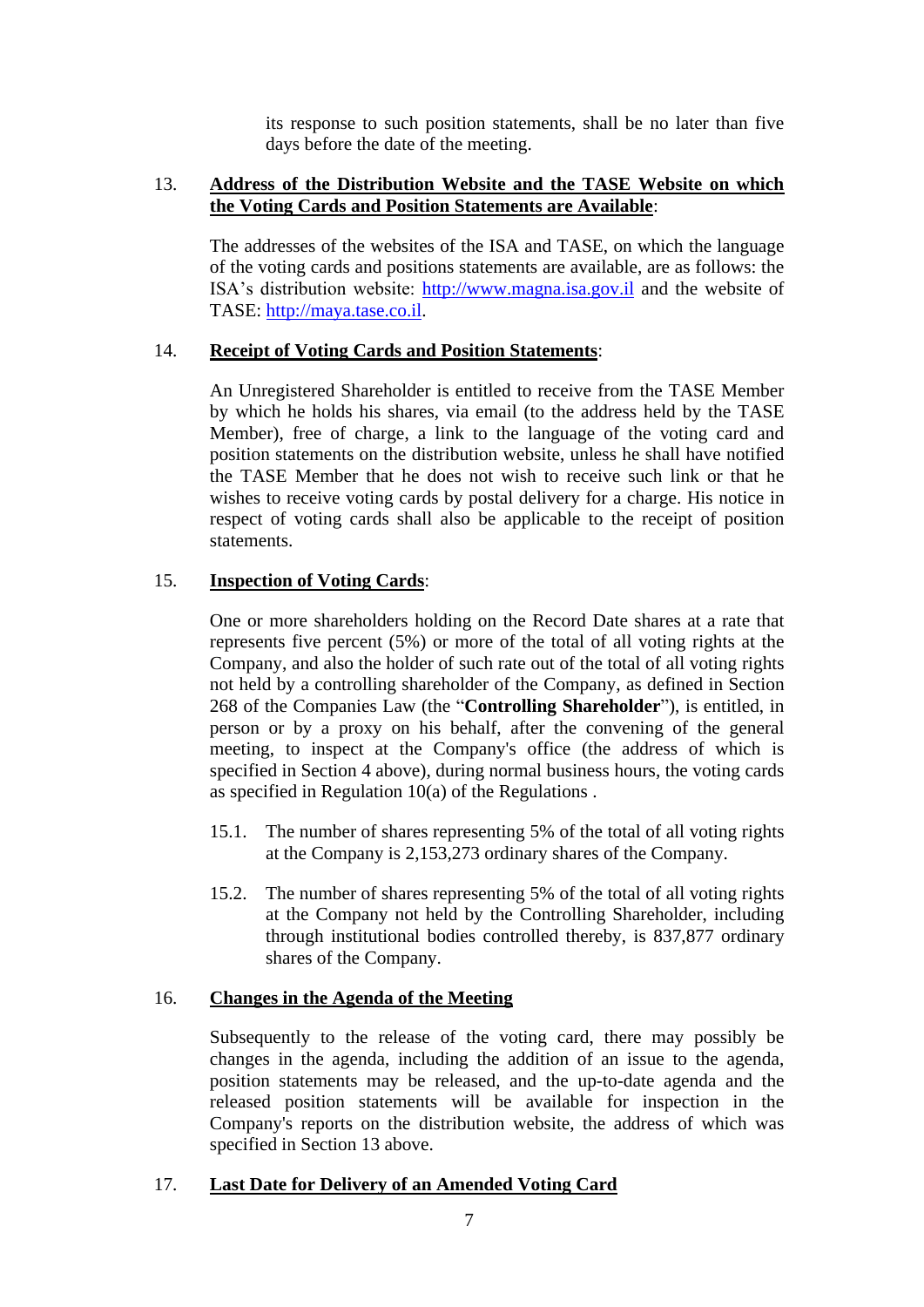If the addition of an issue to the agenda is requested and the Company releases an updated voting card (which includes such additional issue/s), the Company shall then release such updated voting card on the date of release of the updated agenda of the meeting, which shall be in accordance with the timetables prescribed by Regulation 5B of the Companies Regulations (Notice and Announcement of General Meetings and Class Meetings in Public Companies and the Addition of Issue to the Agenda), 5760-2000.

### **A shareholder shall indicate his vote in respect of the issues on the agenda on the second part of the voting card**

# **Voting Card – Second Part**

**Name of Company:** Elron Electronic Industries Ltd., Public Company 520028036.

**Address of Company (for delivery and sending of voting cards)**: 144 Yigal Alon St., TOHA Tower, Floor 27, Tel Aviv.

**Time of meeting**: September 24, 2020 at 15:00.

**Type of meeting:** Special general meeting.

**Record date for ownership of shares for the purpose of the right to vote at the general meeting**: The end of the trading day at Tel Aviv Stock Exchange Ltd. occurring on August 27, 2020 (the "**Record Date**"). If no trading is carried out on the Record Date, the Record Date shall be the last trading day preceding such date

#### **Details of the Shareholder**

| If the shareholder does not have an Israeli identity card – |  |  |  |  |  |
|-------------------------------------------------------------|--|--|--|--|--|
|                                                             |  |  |  |  |  |
|                                                             |  |  |  |  |  |
|                                                             |  |  |  |  |  |
|                                                             |  |  |  |  |  |
|                                                             |  |  |  |  |  |
|                                                             |  |  |  |  |  |
|                                                             |  |  |  |  |  |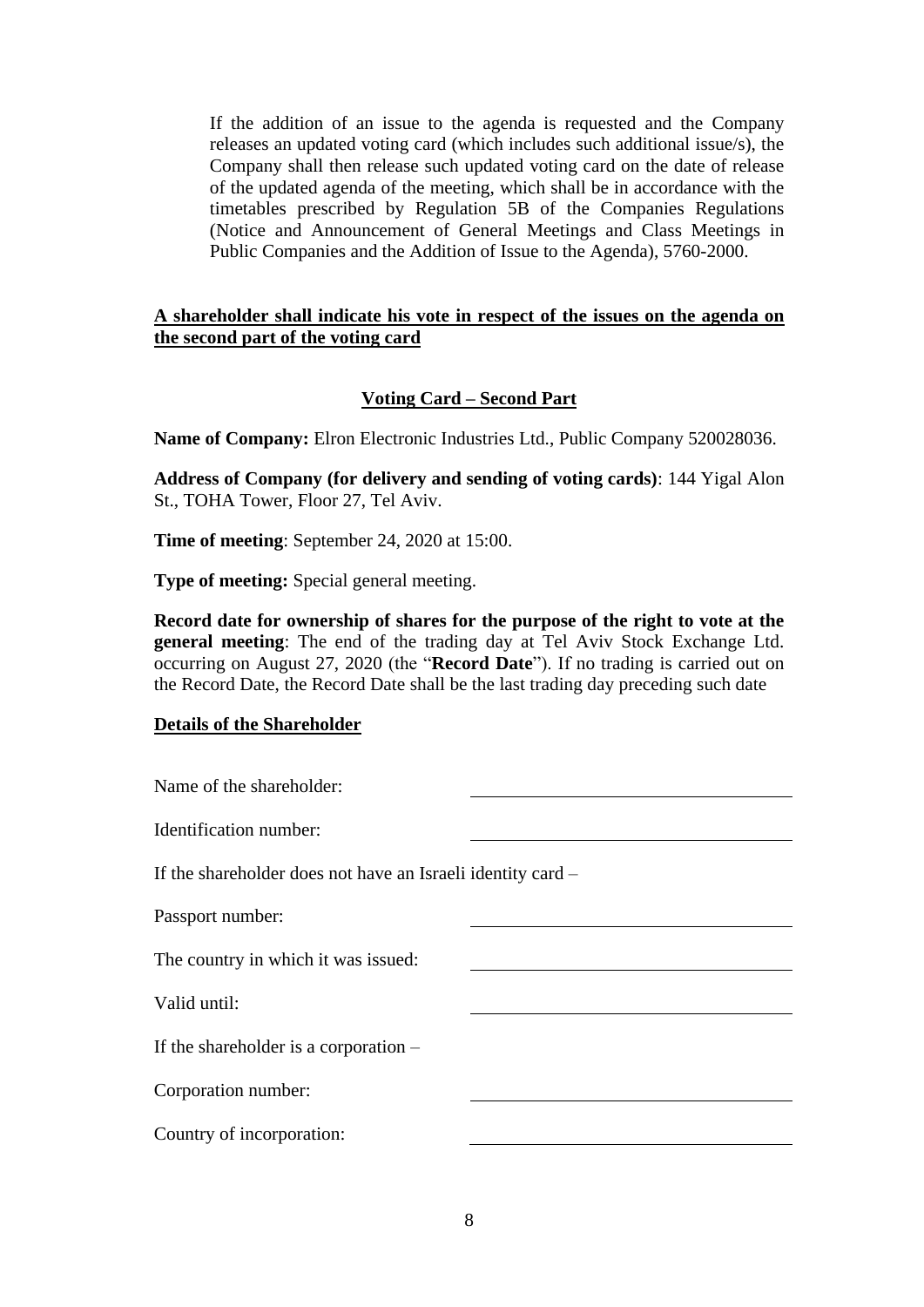## **If the shareholder is a Voter as specified in Section 6 of the first part of the voting card above –**

Specification of any relation between the Voter (who does not have a personal interest) or his proxy and the Company or any of the controlling shareholders or a senior officer of the Company, including employment relations, business relations, etc., and specification of their nature:

#### **Vote**:

| <b>Issues on the Agenda</b>          |     | $\mathbf{V}$ ote <sup>1</sup> |                | For the                        |                  |
|--------------------------------------|-----|-------------------------------|----------------|--------------------------------|------------------|
|                                      |     |                               |                |                                | purpose of       |
|                                      |     |                               |                |                                | appointment      |
|                                      |     |                               |                |                                | of an outside    |
|                                      |     |                               |                |                                | director         |
|                                      |     |                               |                |                                | (Section         |
|                                      |     |                               |                |                                | $239(b)$ of the  |
|                                      |     |                               |                |                                | <b>Companies</b> |
|                                      |     |                               |                | $Law) - Are$                   |                  |
|                                      |     |                               |                | you a                          |                  |
|                                      |     |                               |                |                                | controlling      |
|                                      |     |                               |                |                                | shareholder,     |
|                                      |     |                               |                |                                | an interested    |
|                                      |     |                               |                | party, a<br>holder of a        |                  |
|                                      |     |                               |                |                                |                  |
|                                      |     |                               |                | personal                       |                  |
|                                      |     |                               |                | interest in                    |                  |
|                                      |     |                               |                | the approval                   |                  |
|                                      |     |                               |                | of the                         |                  |
|                                      |     |                               |                | appointment,<br>senior officer |                  |
|                                      |     |                               |                |                                | or               |
|                                      |     |                               |                |                                | institutional    |
|                                      |     |                               |                | investor <sup>2</sup>          |                  |
|                                      | For | <b>Abstaining</b>             | <b>Against</b> | Yes*                           | N <sub>0</sub>   |
| Appointment of Ms.<br>$\mathbf{1}$ . |     |                               |                |                                |                  |
| Lee-Bath Nelson as an                |     |                               |                |                                |                  |
| external director of the             |     |                               |                |                                |                  |
| Company for a term of office         |     |                               |                |                                |                  |
| of an additional three years         |     |                               |                |                                |                  |
| commencing from October 29,          |     |                               |                |                                |                  |
| 2020.                                |     |                               |                |                                |                  |

<sup>&</sup>lt;sup>1</sup> No indication shall be deemed as abstention from voting on that issue.

<sup>&</sup>lt;sup>2</sup> The vote of a shareholder who fails to fill-in this column or indicates "yes" and fails to specify shall not be counted. It is not required to specify a personal interest in the approval of the appointment which does not result from relations with the Controlling Shareholder.